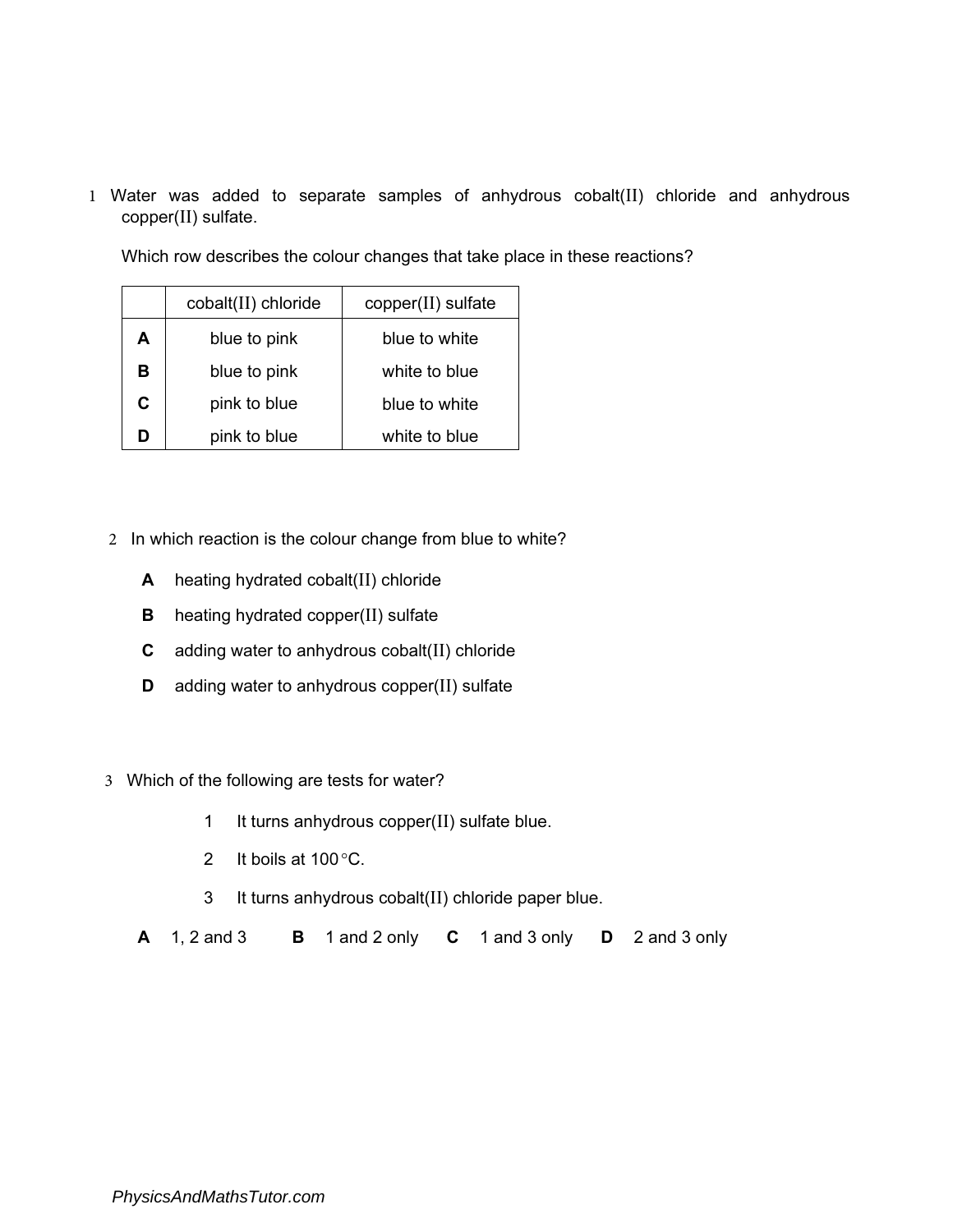4 Equations for the effect of water on anhydrous cobalt(II) chloride and anhydrous copper(II) sulfate are shown.

> $CoCl<sub>2</sub>(s) + 6H<sub>2</sub>O(l) \rightarrow CoCl<sub>2</sub>.6H<sub>2</sub>O(s)$  $CuSO<sub>4</sub>(s) + 5H<sub>2</sub>O(l) \rightarrow CuSO<sub>4</sub>.5H<sub>2</sub>O(s)$

Which statement is **not** correct?

- A Both reactions can be reversed by changing the conditions.
- **B** Both reactions can be used as a test for water.
- C The colour change observed when hydrated copper(II) sulfate is heated is from blue to white.
- D The colour change observed when water is added to anhydrous cobalt(II) chloride is from pink to blue.
- 5 Some crystals of hydrated cobalt(II) chloride are heated in a test-tube until no further change is observed.

The test-tube is allowed to cool and a few drops of water are then added to the contents.

Which colours are observed?

|   | before<br>heating | after<br>heating | after adding<br>water |
|---|-------------------|------------------|-----------------------|
| A | blue              | pink             | blue                  |
| B | blue              | white            | blue                  |
| C | pink              | blue             | pink                  |
| D | white             | blue             | white                 |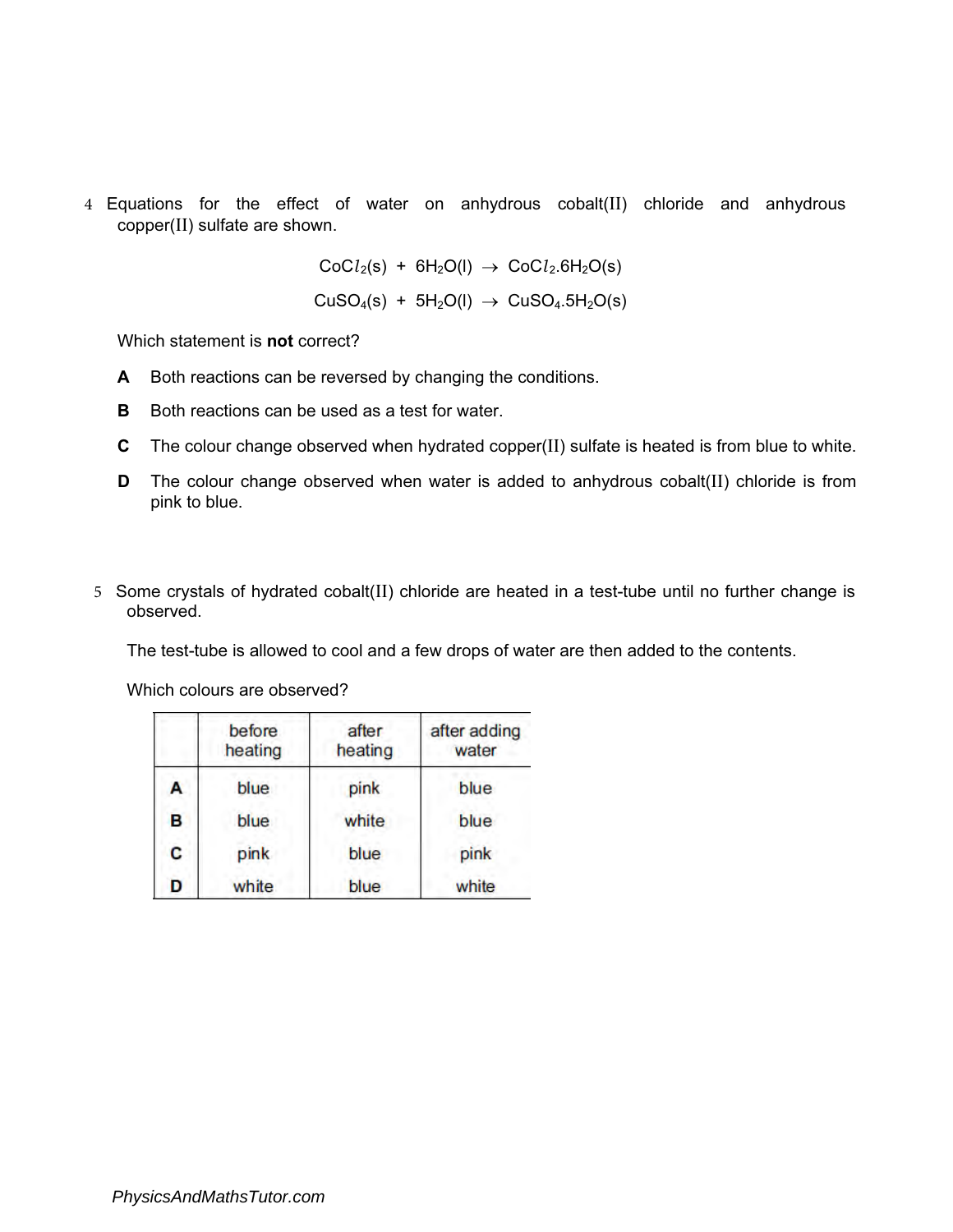- 6 Which statements about water are correct?
	- 1 Household water may contain salts in solution.
	- 2 Water for household use is filtered to remove soluble impurities.
	- 3 Water is treated with chlorine to kill bacteria.
	- 4 Water is used in industry for cooling.
	- $A$  1, 2
	- **B** 1, 2 a
	- $C$  1, 3 a
	- D 2, 3 a
- 7 If anhydrous copper(II) sulfate is added to water, which colour change is observed?
	- A blue to pink
	- **B** blue to white
	- C pink to blue
	- **D** white to blue
- 8 When pink crystals of cobalt(II) chloride are heated, steam is given off and the colour of the solid changes to blue.

 $CoCl<sub>2</sub>.6H<sub>2</sub>O \rightleftharpoons CoCl<sub>2</sub> + 6H<sub>2</sub>O$ 

What happens when water is added to the blue solid?

|   | colour          | tempe            |
|---|-----------------|------------------|
| А | changes to pink | decreases        |
| в | changes to pink | increases        |
| C | remains blue    | decreases        |
| n | remains blue    | <b>increases</b> |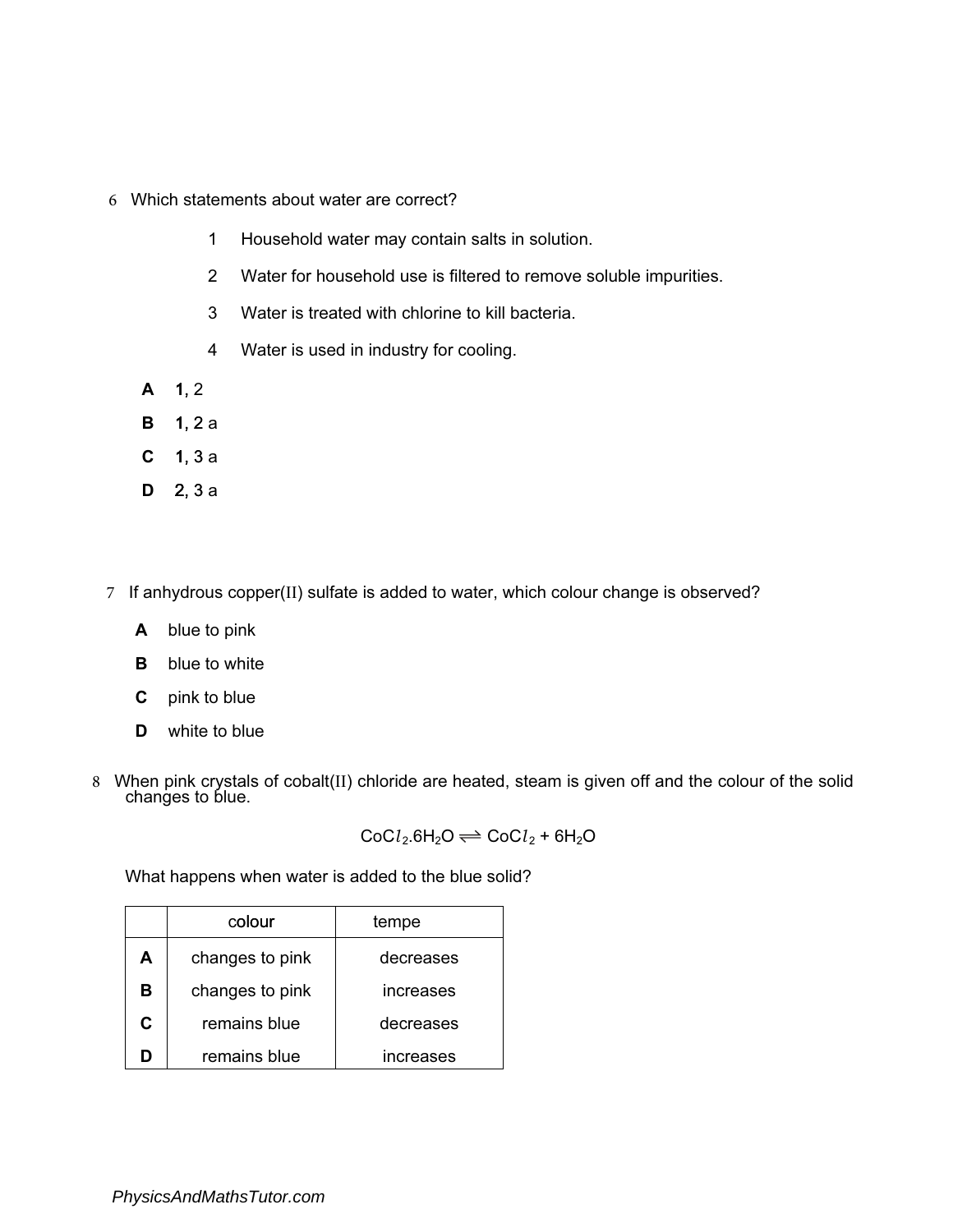9 The diagram shows stages in producing drinking water.

In which tank is chlorine added to the water?



10 Hydrated cobalt(II) chloride decomposes on heating.

The equation for the reaction is

$$
CoCl2.6H2O \rightleftharpoons CoCl2 + 6H2O
$$

The reaction is reversed by adding water.

Which row describes the colour change and the type of reaction for the reverse reaction?

|   | colour change | type of reaction |
|---|---------------|------------------|
| А | blue to pink  | endothermic      |
| в | blue to pink  | exothermic       |
| C | pink to blue  | endothermic      |
|   | pink to blue  | exothermic       |

11 The table describes three types of water.

| water<br>type | source of<br>water | appearance before<br>treatment | treatment                   | appearance after<br>treatment |
|---------------|--------------------|--------------------------------|-----------------------------|-------------------------------|
| P             | rive               | muddy                          | none                        | muddy                         |
| Q             | river              | muddy                          | filtration and chlorination | clear                         |
| R             | wel                | clear                          | chlorination only           | clear                         |

Which statement is correct?

- A Only Q and R are suitable for drinking, while P could be used for irrigation.
- B Only Q and R are suitable for drinking, while P is unsuitable for any purpose.
- C Only Q is suitable for drinking. R could be used for washing cars and P for irrigation.
- D P, Q and R are suitable for irrigation and washing cars, but are not suitable for drinking.

## *PhysicsAndMathsTutor.com*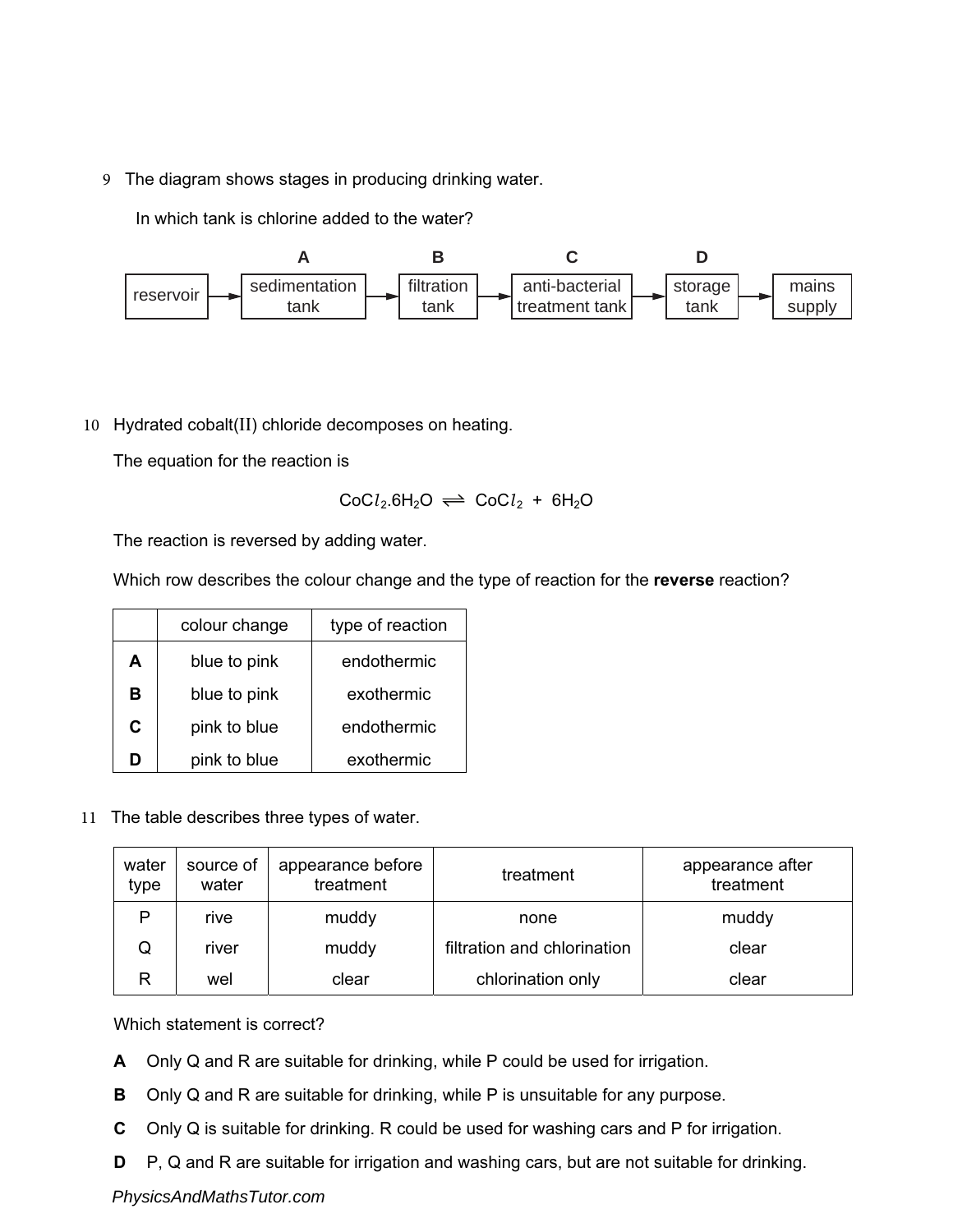12 Which method of purification would produce water most suitable for drinking?



13 The diagram shows some uses of water in the home.



For which uses is it important for the water to have been treated?

A 1 only B 2 only C 3 only D 1, 2 and 3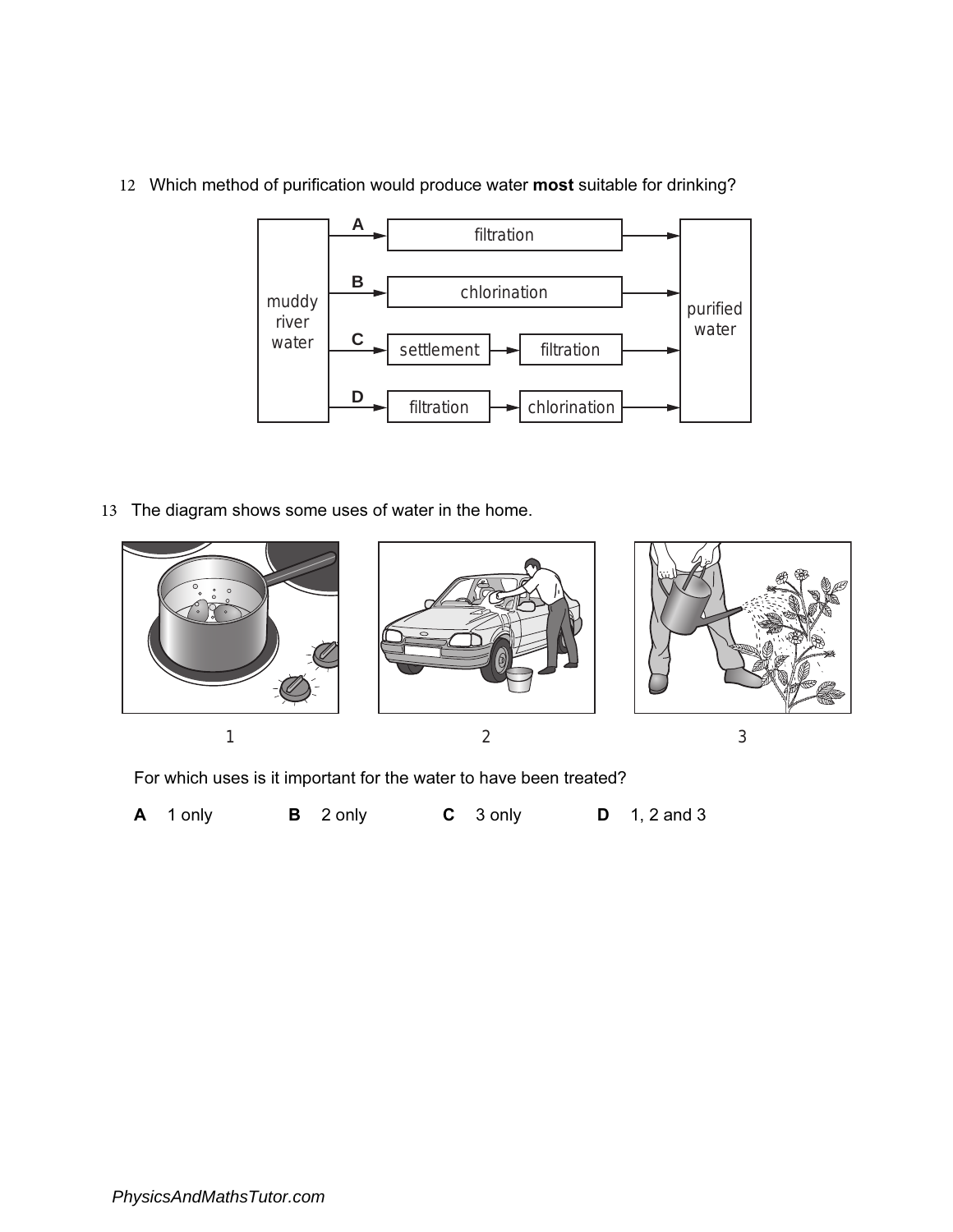14 In many countries river water is used for the washing of clothes.

The same water is not considered to be safe for drinking.

Why is it not safe for drinking?

- A because river water contains dissolved salts
- **B** because river water may contain harmful bacteria
- C because river water may contain small particles of sand
- **D** because river water may contain soap from washing clothes
- 15 Water is treated at a water works to make it fit to drink.

What is present in the water when it leaves the waterworks?

- A bacteria only
- **B** bacteria and insoluble substances
- C chlorine only
- D chlorine and soluble substances
- 16 Water has been contaminated with sea-water.

Which substances can be removed by chlorination and filtration?

- A bacteria, sand and sodium chloride
- **B** bacteria and sand only
- C bacteria and sodium chloride only
- **D** sand and sodium chloride only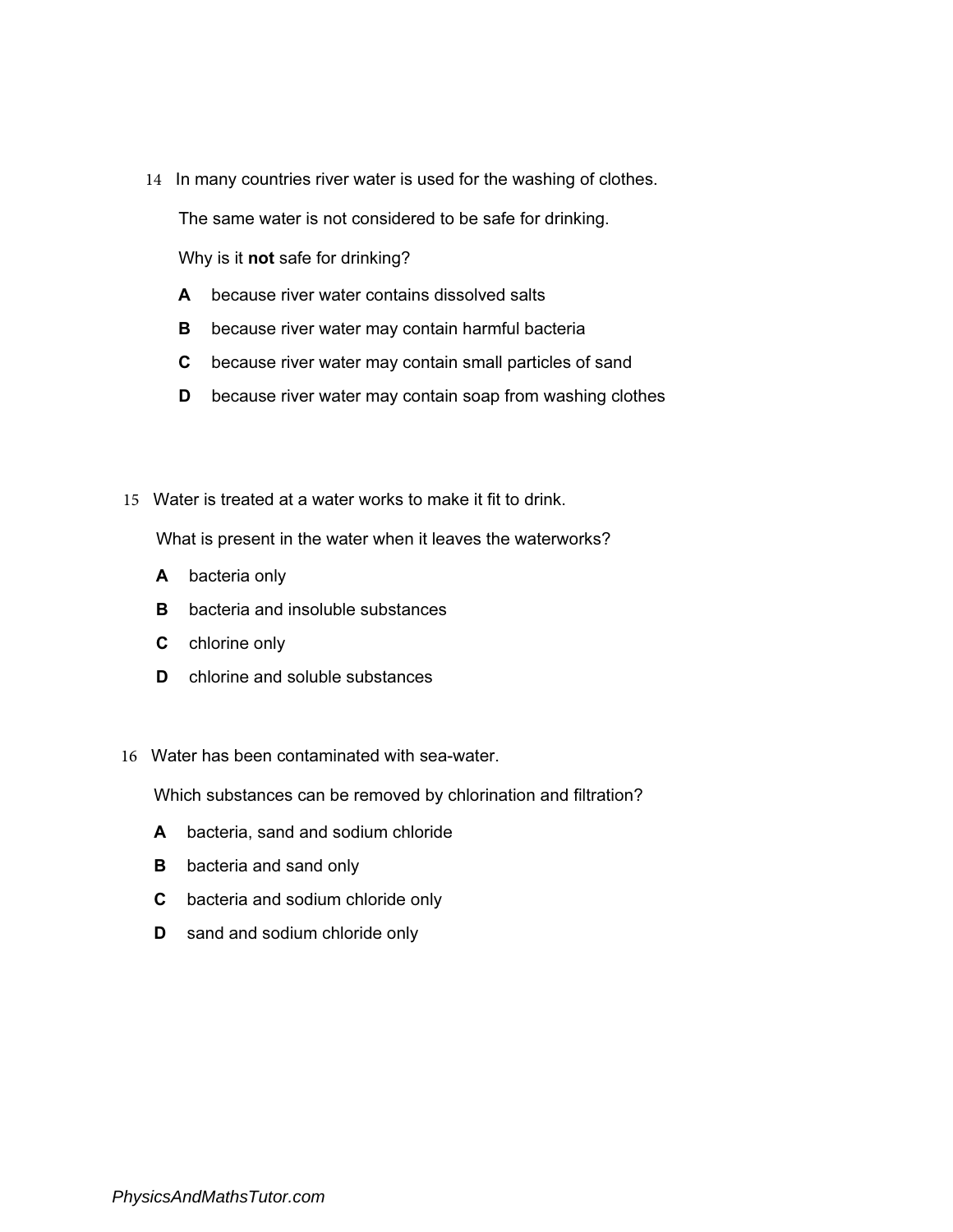17 The diagram shows a stage in the purification of dirty water.



Which process does this apparatus show?

- A chlorination
- **B** condensation
- C distillation
- **D** filtration
- 18 Separate samples of anhydrous and hydrated copper(II) sulfate are heated.



Which shows the correct colour changes?

|   | anhydrous copper(II) sulfate | hydrated copper(II) sulfate |
|---|------------------------------|-----------------------------|
| А | blue to white                | white to blue               |
| в | no change                    | blue to white               |
|   | white to blue                | blue to white               |
|   | white to blue                | no change                   |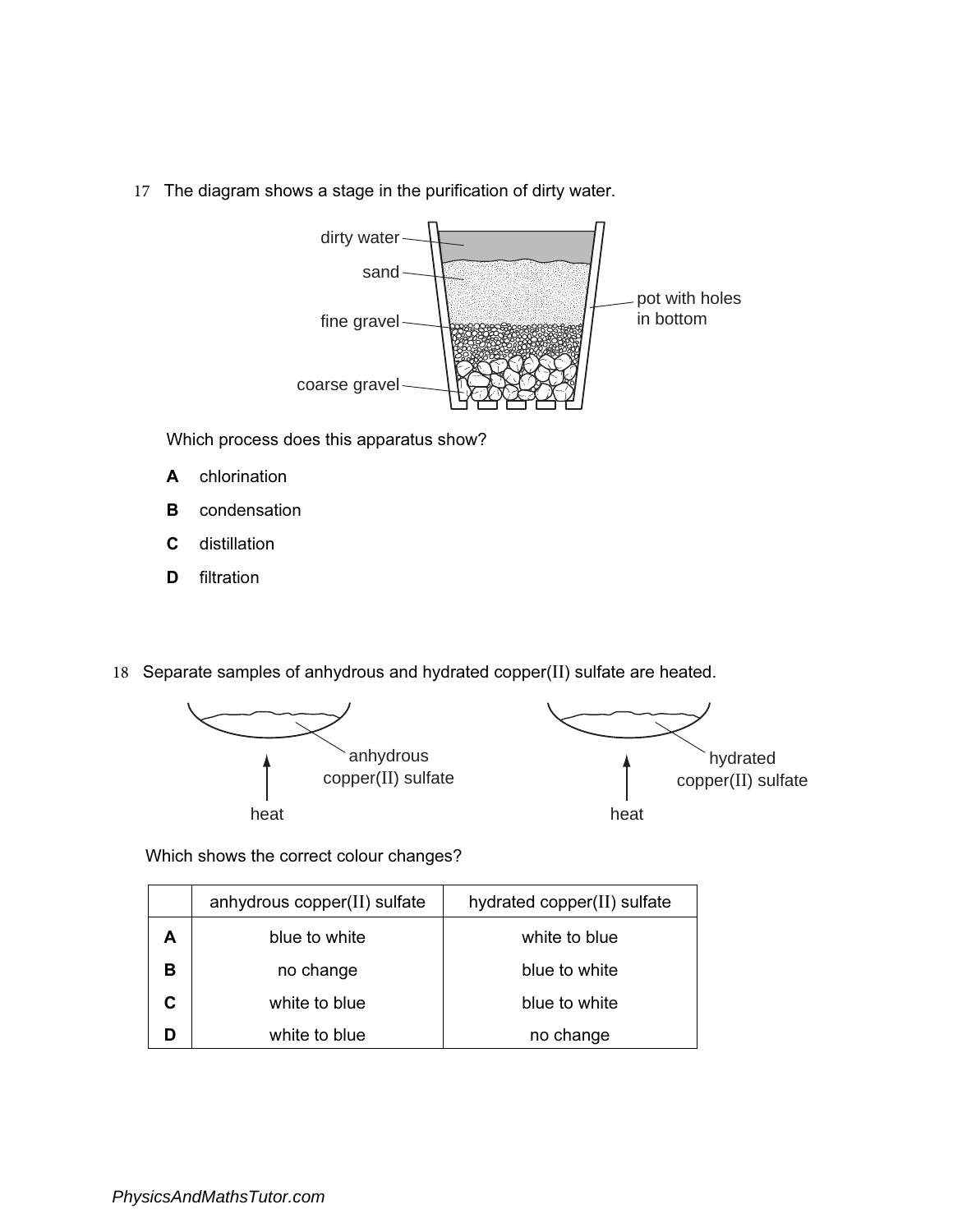- 19 Which processes are used in the treatment of water?
	- A filtration and chlorination
	- **B** filtration and reduction
	- C neutralisation and chlorination
	- D neutralisation and reduction
- 20 Solid copper(II) sulfate can exist in two different forms, anhydrous and hydrated.

One of these forms is blue and the other is white.

The change between these two forms is reversible.

blue form  $\rightleftharpoons$  white form

Which is the blue form and how is the change from the blue form to the white form brought about?

|   | blue form | change to<br>white form |
|---|-----------|-------------------------|
| А | anhydrous | add water               |
| в | anhydrous | heat                    |
| C | hydrated  | add water               |
| D | hydrated  | heat                    |

21 Untreated water can spread diseases such as cholera.

What can be added to drinking water to reduce the spread of such diseases?

- A carbon monoxide
- **B** chlorine
- C nitrogen monoxide
- D sulfur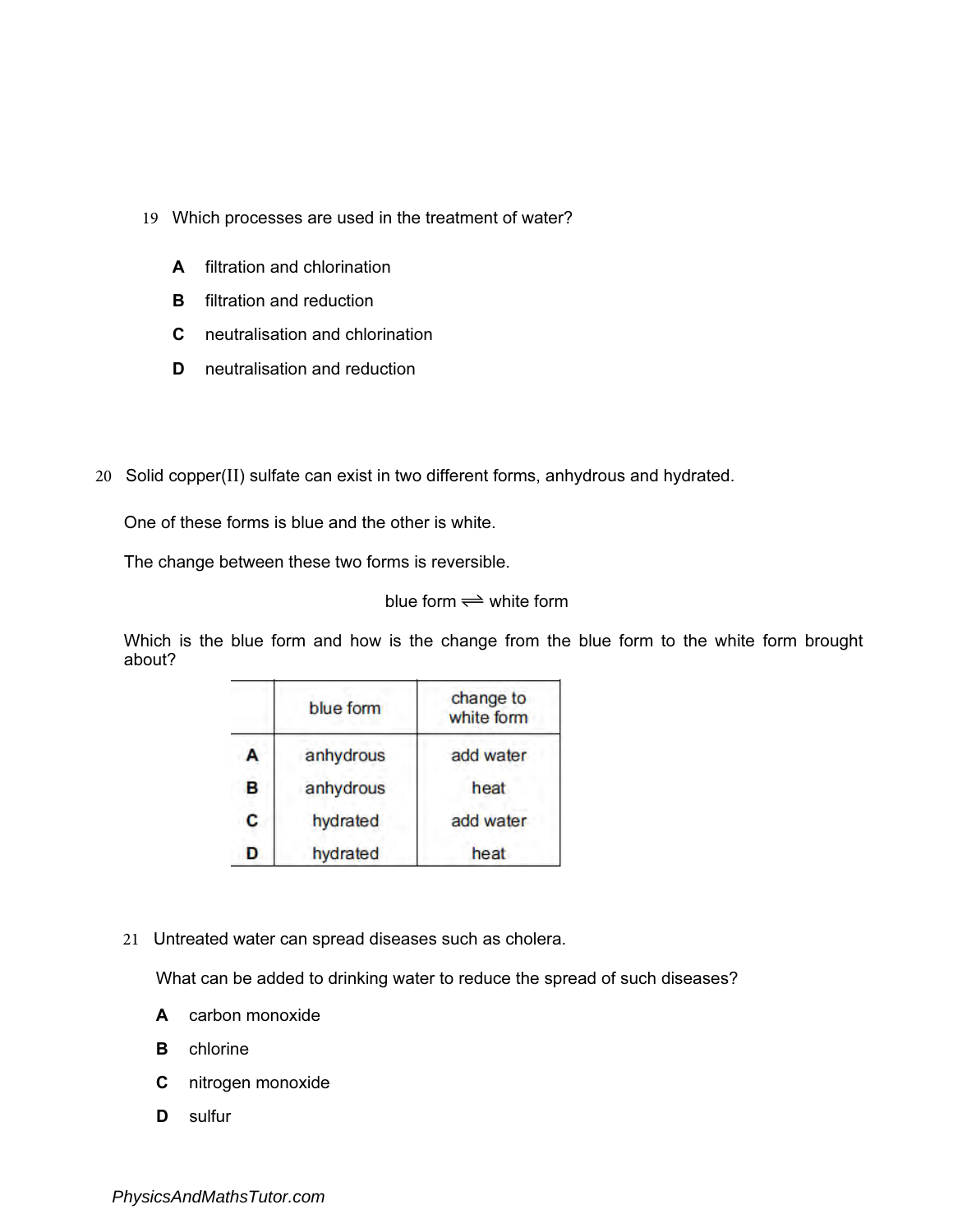- 22 Some uses of water are listed.
	- 1 for drinking
	- 2 in chemical reactions
	- 3 in swimming pools
	- 4 in washing

For which uses is it necessary to chlorinate the water?

**A** 1 an **B** 1 and 3 **C** 2 and 4 **D** 3 and 4

23 Water for human use is treated by filtration then chlorination.

Which uses do not need water of this quality?

- 1 water for cooling in industry
- 2 water for flushing toilets in the home
- 3 water for drinking
- A 1, 2 and 3 B 1 and 2 only C 1 and 3 only D 2 and 3 only
- 24 Water from a reservoir flows to the water works where purification processes 1 takes place followed by process 2.

What are purification processes 1 and 2?

|   | purification<br>process <sub>1</sub> | purification<br>process <sub>2</sub> |
|---|--------------------------------------|--------------------------------------|
| А | chlorination                         | filtration                           |
| В | filtration                           | chlorination                         |
| C | fractional distillation              | filtration                           |
| Ď | filtration                           | fractional distillation              |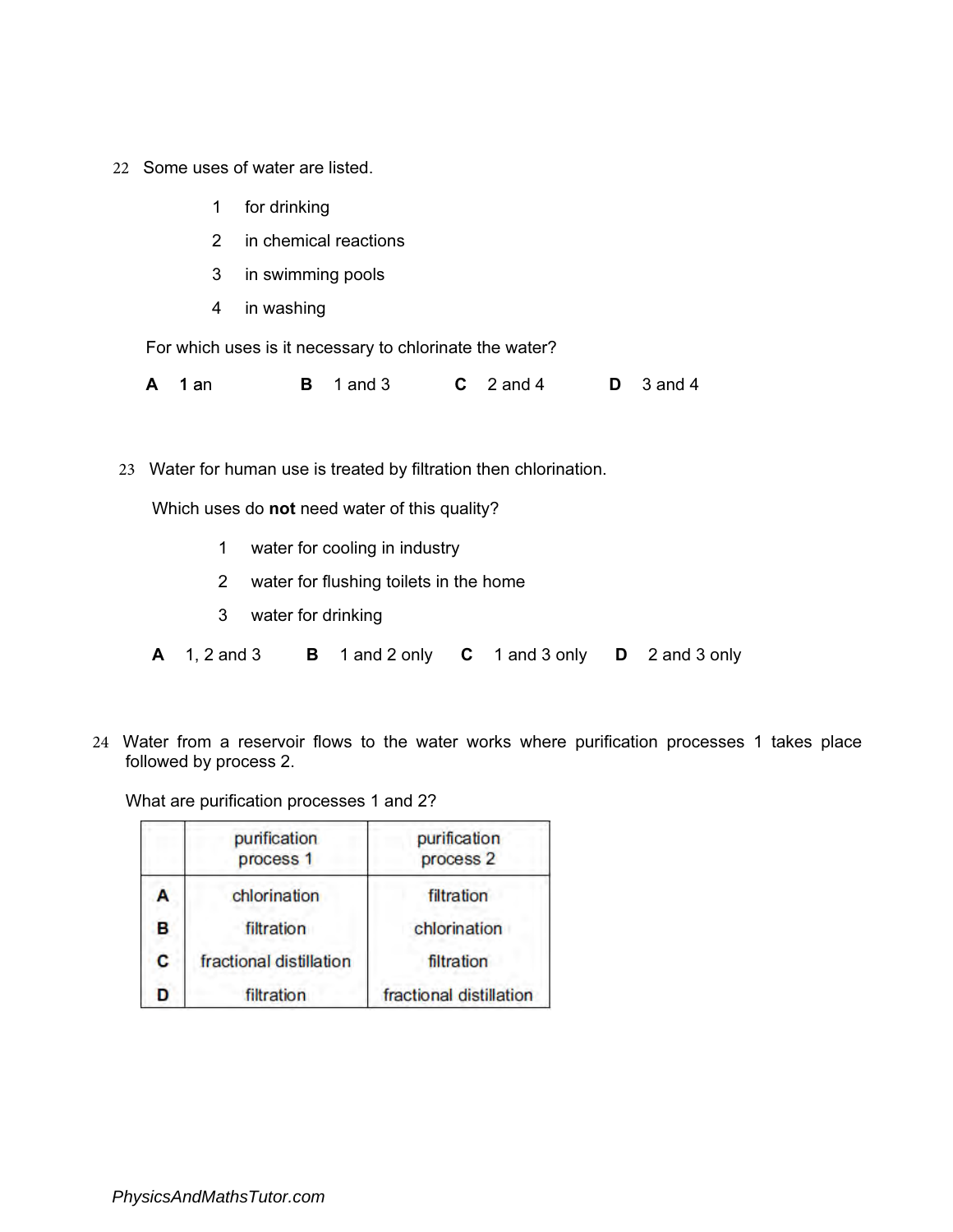25 When pink crystals of cobalt(II) chloride are heated, steam is given off and the colour of the solid changes to blue.

 $CoCl<sub>2</sub>.6H<sub>2</sub>O \rightleftharpoons CoCl<sub>2</sub> + 6H<sub>2</sub>O$ 

What happens when water is added to the blue solid?

|   | colour          | tempe     |
|---|-----------------|-----------|
| А | changes to pink | decreases |
| в | changes to pink | increases |
| C | remains blue    | decreases |
| Ŋ | remains blue    | increases |

- 26 Why is chlorination used in water treatment?
	- A to kill bacteria in the water
	- **B** to make the water neutral
	- C to make the water taste better
	- **D** to remove any salt in the water
- 27 Which pollutant, found in car exhaust fumes, does not come from the fuel?
	- A carbon monoxide
	- **B** hydrocarbons
	- C lead compounds
	- D nitrogen oxides
- 28 Which statements about water are correct?
	- Water is treated with chlorine to kill bacteria. 1
	- Household water may contain salts in solution. 2
	- Water is used in industry for cooling. 3
	- Water for household use is filtered to remove soluble impurities. 4
	- $A = 1.2$  and 3 **B** 1 and 4 **C** 2, 3 and 4 **D** 1, 2, 3 and 4